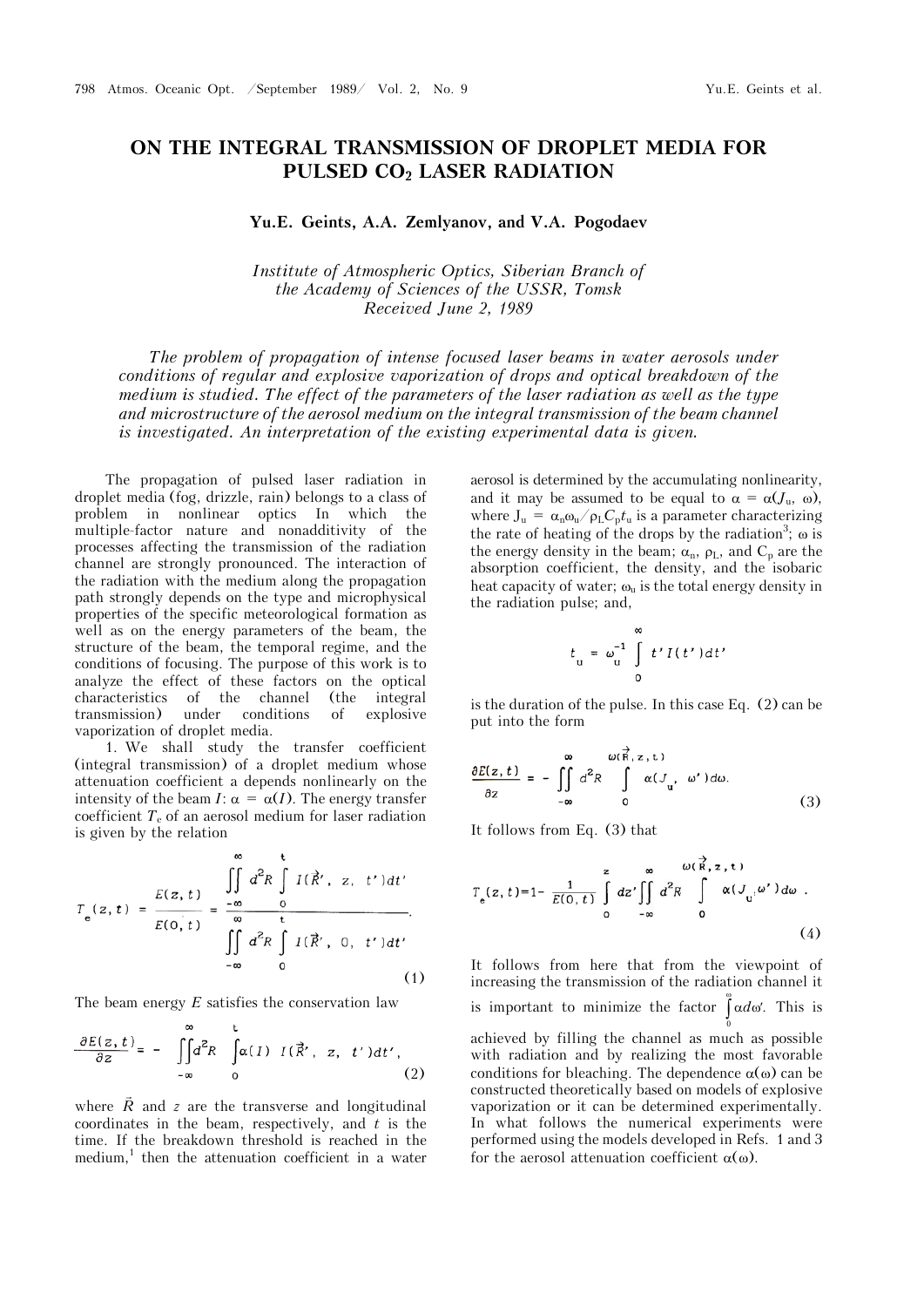2. In studying the propagation of radiation under conditions of explosive vaporization of aerosol particles we shall take into account the wind-induced motion of the medium. This imposes a restriction on the time available for studying the process  $t \ll t_{\rm v} = R_0/v_0$ , where  $R_0$  is the transverse scale of variation of intensity in the beam and  $v_0$  is the wind velocity (perpendicular to the beam). For  $R_0 \sim 10^{-2}$  m and  $v_0 \le 10$  m/sec  $t_v \ge 10^{-3}$  sec. Since the duration of  $CO<sub>2</sub>$  laser pulses usually does not exceed  $\sim$  40  $\mu$ sec,<sup>4</sup> the condition under which the wind motion of the medium can be neglected is always satisfied for such sources. Neglecting the wind makes the problem cylindrically symmetric. In addition, in the situation under analysis the effects of multiple scattering of light as well as the refraction effects engendered in the laser-beam channel by the perturbation of the dielectric constant of the medium will be neglected.<sup>1</sup>

The starting point for analysis of the propagation of intense laser beams un dispersed media, where there are no refraction effects, is the equation of transfer of intensity

$$
\frac{\partial I}{\partial z} + \vec{\Theta} \nabla_{\vec{R}} I + I \nabla_{\vec{R}} \vec{\Theta} = - \alpha I, \qquad (5)
$$

supplemented by an equation for the "diffraction" ray

$$
\frac{d\vec{R}}{dz'} = \vec{\Theta}(z'); \frac{d\vec{\Theta}(z')}{dz'} = \frac{1}{2} \nabla_{\vec{R}} \left( \frac{\Delta_{\vec{R}}}{k^2 A} \right).
$$
 (6)

The boundary conditions are:  $I(z = 0) = I_0$ ;

$$
\vec{R}_d(z'=z) = \vec{R}; \qquad \frac{d\vec{R}_d(z'=0)}{dz'} = \vec{\Theta}_0. \qquad \text{Here}
$$

 $\vec{\Theta} = \nabla_{\vec{R}} \varphi \nearrow k$  is the transverse component of the vector

of the direction of transfer of the energy in the beam;  $\varphi$ is the effective phase and *A* is the effective amplitude of the wave; and,  $k$  is the wave number. The radiation is assumed to be coherent. At the inlet of the medium the profile of the intensity is assumed to be Gaussian:

$$
I_0 = I^0(t) \exp(-R^2/R_0^2); I^0(t) = I_{\max}f(t),
$$

where the function  $f(t)$  characterizes the temporal structure of the laser radiation, which is assumed to be of the following form:

$$
f(t) = t/t_0, \ t \le t_0; \ f(t) = \exp\left[-\left(t - t_0\right)nt_0\right], \ t > t_0,
$$

where  $n$  and  $t_0$  are parameters. We shall assume that the attenuation does not strongly effect the diffraction of the beam  $(\alpha_0^{-1} \ll kR_0^2)$ , so that in Eq. (6) we shall use for *A* the linear approximation

$$
A = \frac{A_0}{g(z')} \exp\left(-R^2/2R_0^2g^2(z')\right),\tag{7}
$$

where  $g(z) = \left[ (1 - z / F)^2 + z^2 / k^2 R_0^4 \right]^{1/2}$  is the dimensionless width of a Gaussian beam and *F* is the radius of curvature of the phase *z* = 0.

Integrating Eq. (6) we obtain

$$
\vec{\theta}(R_{\mathbf{d}}, z') = \frac{\vec{R}_{\mathbf{d}}(z')}{g(z')} \cdot \frac{dg(z')}{dz'}; \ \ \vec{R}_{\mathbf{d}}(z') = \frac{\vec{R} \cdot g(z')}{g(z')}.
$$
 (8)

The expression (8) permits writing for the beams under study an equation for *I* in the integral form:

$$
I(\vec{R}, z, t) = I^{0}(t) \exp \left[-R^{2}/R_{0}^{2}g^{2}(z) - \tau_{N}(\vec{R}, z, t)\right],
$$
\n(9)

where  $\tau_N = \int_0^2$  $\tau_N = \int_0^z \alpha(\vec{R}_d(z'), z', t) dz'$  is the nonlinear 0 optical thickness calculated on the "diffraction" ray.



*FIG. 1. The transfer factor of fog (1) and rain (2) as a function of the focal length. The curve 3 shows the level of T*e *in a nonattenuating medium.*

We shall now study the results of numerical experiments on the propagation of focused  $CO<sub>2</sub>$  laser pulses in droplet media with different turbidity and with different optical weather. The form of the model dependence of the attenuation coefficient  $\alpha(\vec{R}, z, t)$  was chosen for a specific meteorological formation (fog or rain). In; addition, in the numerical calculations the conditions of focusing and the starting size of the beam were varied.

3. The effect of the conditions of focusing of the beam on the transmission of fog  $(\gamma$ -distribution<sup>5</sup> with the parameters  $a_m = 3 \mu m$  and  $\mu = 10$ ) with an initial optical thickness  $\tau_0 = 0.5$  is shown in Fig. 1, where the dependence of the transfer coefficient  $T_{e}$ , calculated in the focal plane  $(z/F = 1)$ , on the dimensionless focal length  $\overline{F} = F / kR_0^2$  is presented for a fixed value of the beam energy *E* at the inlet into the medium. One can see that, for fogs, increasing the sharpness of focusing of the radiation (decreasing the parameter  $\bar{F}$ ) reduces the energy losses. The value of the transfer coefficient for focused beams can be up to  $\sim$  20% higher than for collimated beams. This is a consequence of the fact that in the case of stronger focusing of radiation the threshold value  $\omega_{\exp}$  for explosion of particles, which, as follows from the results of Refs. 2 and 3, in a fog leads to bleaching of the fog, is reached in a large region of the beam.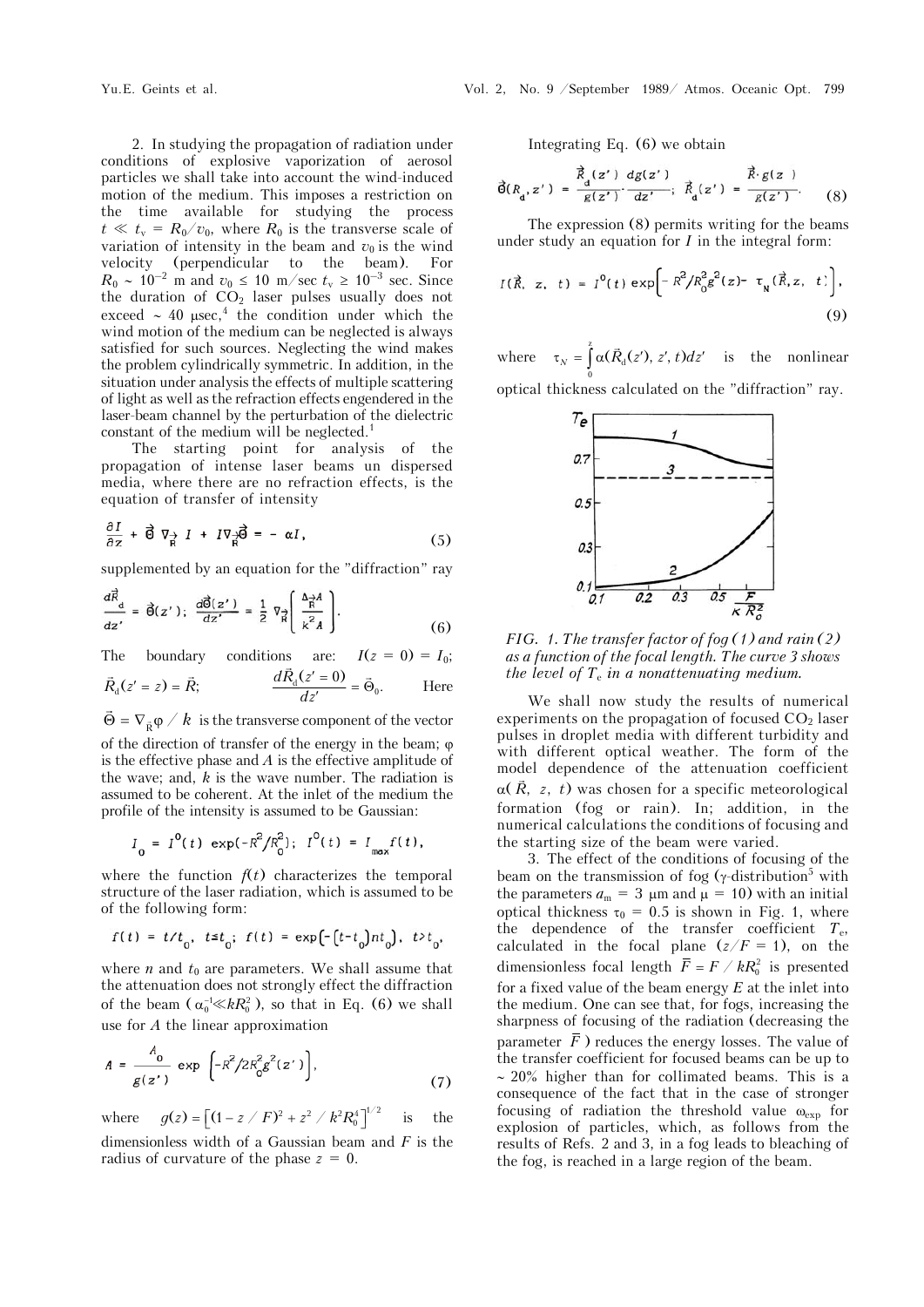The analogous dependence  $T_e(\overline{F})$  for rain  $(a_m = 700 \mu m, \mu = 1, \text{ and } \tau_0 = 0.5) \text{ is of the}$ opposite character. Here higher values of the integral transmission are realized for collimated beams, since explosive vaporization of large raindrops results in a sharp increase of the attenuation of the medium.<sup>3</sup>

4. In the numerical experiments the aerosol; parameters corresponding to one and same the state, of turbidity were varied together with the parameters of the beam.

Thus for fogs whose initial distribution function is close to a  $\gamma$ -distribution, one and the same value of the meteorological visibility  $S_M$ , for example,  $S_M = 0.5$  km, is realized for different parameters of the microstructure  $a_m = 5 \mu m$ ,  $\mu_1 = 4$  and particle number density  $N_{01} = 10 \text{ cm}^{-3}$  and  $a_m = 2 \text{ }\mu\text{m}, \quad \mu_1 = 10 \text{ and}$  $N_{02} \sim 10^3 \text{ cm}^{-3}$ .

The effect of the initial microstructure of the fog of the conditions of propagation of radiation is illustrated in Fig. 2, which shows the dependence of the transmission for the two types of fog examined above on the energy density of the focused beam  $\omega_f$  (in a nonattenuating medium). It is obvious that in a fog with, on the average, larger particles, higher values of  $T_e$  are realized with a fixed value of  $\omega_f$ . This is attributable to the fact that in the case of explosive fragmentation of relatively large drops into many small drops the total attenuation decreases additionally owing to the decrease in the relative fraction of scattering radiation.



*FIG. 2. The transfer factor of fog* ( $\tau_0$  = 1.2) with *the parameters*  $a_m = 2 \mu m$ ,  $\mu = 10$ ,  $N_0 = 10^3$  cm<sup>-3</sup> (1) and  $a_m = 5$   $\mu$ m,  $\mu = 4$ ,  $N_0 = 10 \, \text{ cm}^{-3}$  (2) versus the laser energy density.

5. In studying the propagation of focused laser radiation in real meteorological formations it is important to take into account the solid-phase background aerosol, since it determines the probability of optical breakdown of the medium. In specifying the physical situation along the propagation path it is also important to know the lifetime of the state of the optical weather prior to the moment of measurement. In the case of an established fog the solid-phase fraction is inundated with water and washed away. The investigations showed that inundation has

virtually no effect on the appearance of breakdown in the case of strong radiation.<sup>11</sup> The number density of the course fraction  $N_{\rm cf}$  has a much stronger effect. It is well known that the number density of particles of the background aerosol and especially the coarse fraction of the aerosol  $(a \ge 1 \mu m)^5$  decreases significantly as the duration of one or another meteorological formation increases. Because of this, in the numerical experiments, in addition to varying the parameters of the distribution function of the water aerosol, the number density of the coarsely dispersed fraction of the background aerosol  $N_{cf}$  was also varied.



*FIG. 3. The experimental dependence of the transmission of fog (a) with*  $\tau_0 = 1.2$  (1'), 0.6 (2'), *and 0.4 (3) (the solid lines show the theoretical calculation with*  $\tau_0 = 1.2$  (1, 3), 0.6 (4), and 0.4  $(2, 5, 6)$  and rain (b) with  $\tau_0 = 0.2$  (1) as a *function of the energy density of a focused laser beam (the dashed line shows the radio for a nonattenuating medium).*

Figure 3a shows a number of realizations of the numerical experiment for different initial optical thicknesses of fog ( $\tau_0$  = 1.2; 0.6, and 0.4) as well as the corresponding experimental data from Refs. 6 and 7. The attenuation of radiation by the plasma produced by optical breakdown, initiated by particles of the background aerosol, was taken into account using the model of adjusted parameters.<sup>8</sup> The threshold intensity for breakdown was assumed to be equal to  $I_{\text{bd}} = 10^8 \text{ W/cm}^2$  (Ref. 1). Calculations were performed for a series of values of the number density of the coarse fraction of the background aerosol:  $N_{\text{cf}} = 10^{-4}$  (1),  $10^{-3}$  (2, 3),  $5 \cdot 10^{-3}$  (4),